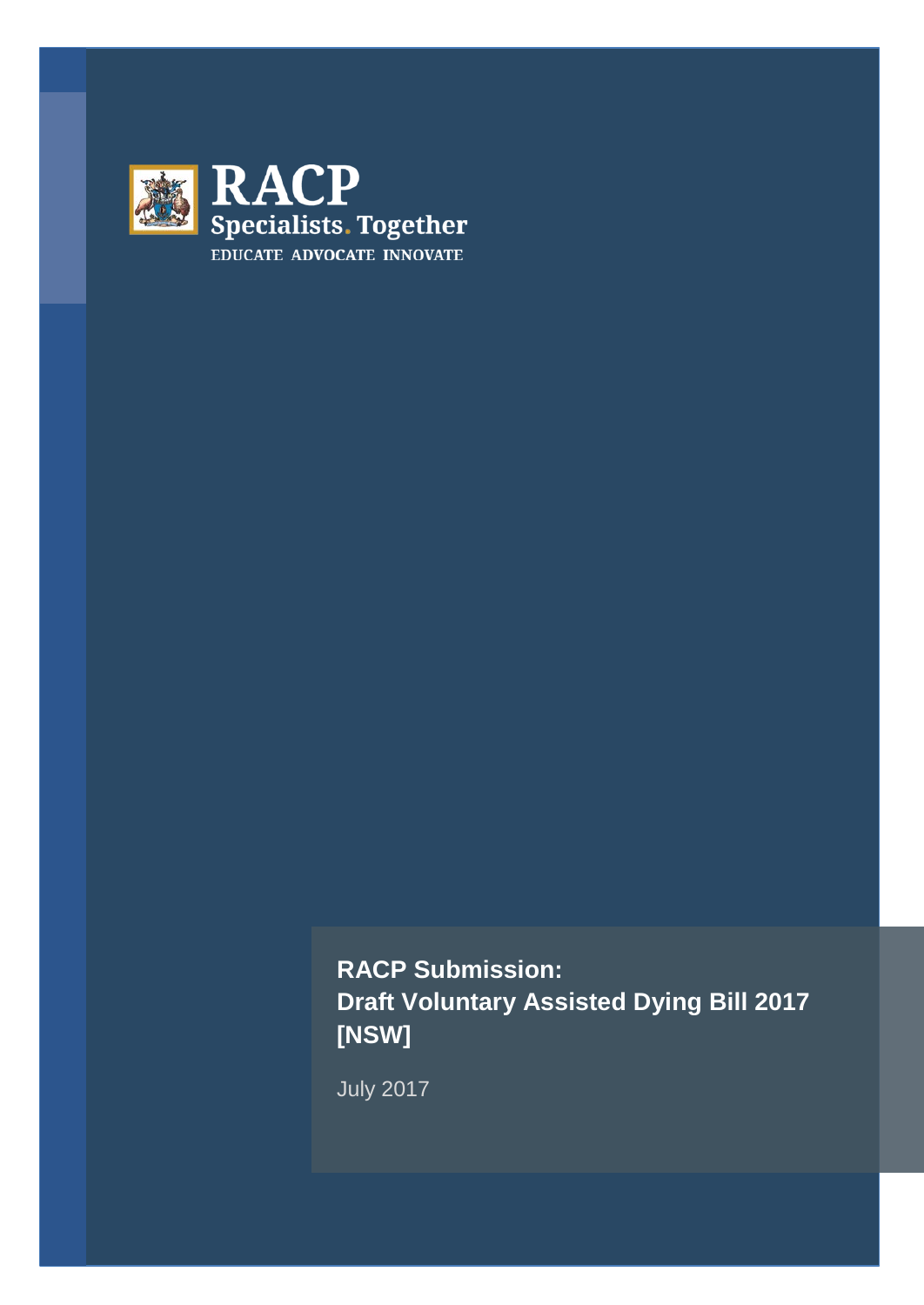## **Introduction**

The Royal Australasian College of Physicians (RACP) wishes to provide its feedback in response to the NSW Parliamentary Working Group on Assisted Dying's (PWGAD) Draft Voluntary Assisted Dying Bill 2017. **However, our submission should not be taken to mean the College supports the intention of this Bill.** 

There is diverse opinion within the RACP Fellowship regarding medical assistance in dying.

The RACP is currently developing a position on the issues in consultation with the membership. The purpose of our submission is to:

- 1) provide feedback on the concerning aspects of the Bill,
- 2) highlight the impact that the introduction of a scheme for medical assistance in dying would have on physician practice in NSW, particularly for palliative medicine specialists, and
- 3) highlight the impact on patients, bereaved families and carers and other health professionals.

Key issues observed in reading through the Bill are that:

- it conveys a legal process, with little understanding of the clinical care context. This is apparent in the sections covering assisting persons, prognosis, suffering and physician opinion,
- it is heavily based on individual autonomy and does not adequately address the context in which end of life decisions are made, and the significant role of family and carers,
- some clauses may be unworkable in practice, for example safeguards proposed in relation to financial and other gains,
- the process for preparation of a Bill of this nature has not been undertaken in a robust manner unlike the current Victorian process which has been far superior from a procedural perspective.

Separate to the Bill text, the RACP notes that the language of the 'Overview' document (particularly under the heading *'Difference between voluntary assisted dying and voluntary euthanasia'*) is unclear and potentially misleading. In describing the intent of this Bill, it seeks to separate the legalisation of 'physician assisted dying' from 'voluntary euthanasia', as if they were separate categories. Although not defined in the Bill, from descriptions used in the Overview document, it is clear that 'physician assisted dying' as described in this proposal is in fact one category of 'voluntary euthanasia', as that term is described in the Overview.

## **Terminology used in this submission**

In this submission, the term *medical assistance in dying* refers to the following treatment provided at the request of a patient by a medical practitioner or those with appropriate prescribing rights, and includes:

- i. The prescription or supply of a lethal drug which a competent patient self-administers without further assistance; or
- ii. The administration of a lethal drug to a competent patient requesting assistance to die.

The following are not considered to be medical assistance in dying and are well established end of life practices:

- a. Refusing life-sustaining treatments: Patients with capacity have the right to refuse treatment including the provision of medically assisted nutrition and/or hydration
- b. Withholding or withdrawing treatments that are not benefiting the patient: physicians have a duty to consider the benefits and harms of any treatments including the provision of medically assisted nutrition and/or hydration before instituting them. The benefits and harms of ongoing treatment should also be regularly reviewed
- c. Providing appropriate palliative sedation to manage refractory symptoms
- d. Titrating medical treatment to relieve symptoms even if it may have the perceived potential to hasten death.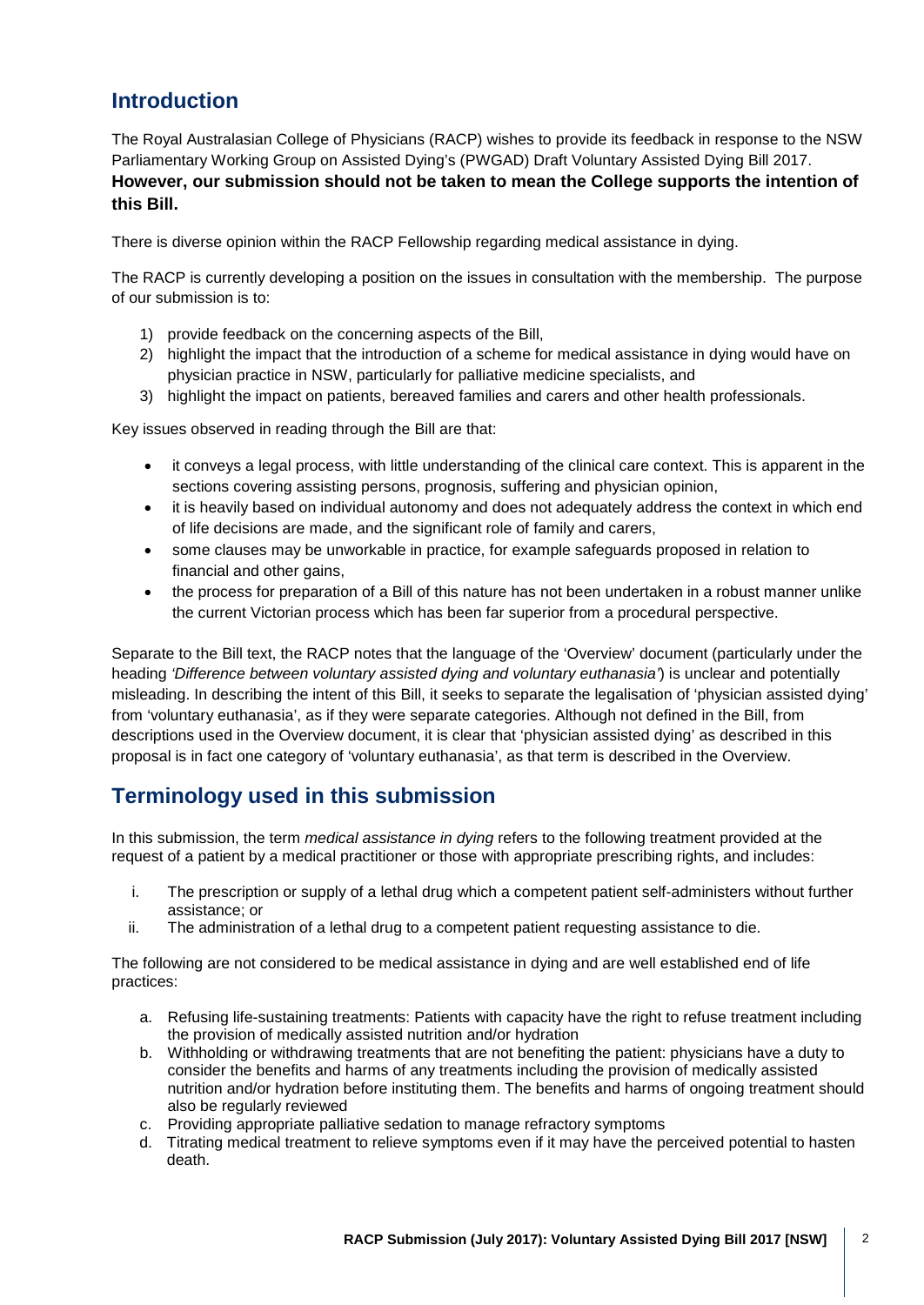Whilst treatment intended to relieve symptoms could foreseeably hasten death (although this may not be an inevitable consequence as noted on page 12 of this submission re opiates), this is not the prescriber's intent but a secondary consequence. The primary intention is to relieve distress, not end life (principle of double effect).

## **Background**

Legalisation of medical assistance in dying is a highly contentious and divisive issue, raising a number of ethical, social, legal and religious concerns. Arguments for and against legalisation are well-articulated in the medical literature and public discourse.

Individual patient situations at the end of life are often not straightforward. Assessment of quality of life, capacity and prognosis can be contested. If the law were changed to allow medical assistance in dying in certain circumstances, physicians would be required to assess many complex issues. Our experience tells us that there would be many patients who would not fit neatly into particular rules or situations and working through these issues would push any boundaries that are set.

## **RACP position on medical assistance in dying**

The RACP is in the process of establishing a position paper on medical assistance in dying, in consultation with its membership.

While this policy work is underway, the RACP has drawn on consultations with key College bodies as well as our broader membership to inform this submission. These include the College's Euthanasia and Physician Assisted Death Working Party, Ethics Committee, the Australasian Chapter of Palliative Medicine Committee, and the RACP NSW State Committee.

Regardless of the many issues raised by legalising access to medical assistance in dying, the RACP holds that physicians and society have a duty to provide high quality end of life care to patients and their families and carers. This is set out in the RACP's position statement ['Improving Care at the End of Life: Our Roles and](https://www.racp.edu.au/docs/default-source/advocacy-library/pa-pos-end-of-life-position-statement.pdf)  [Responsibilities'](https://www.racp.edu.au/docs/default-source/advocacy-library/pa-pos-end-of-life-position-statement.pdf) (May 2016), the RACP advocates for:

- High quality end of life care for patients and the duty of all physicians to provide this;
- Open and honest communication with patients about impending death;
- A doctor-patient relationship based on openness, trust and good communication;
- The positive contribution a physician can make to end of life care; and
- Acknowledging and respecting different cultural preferences and approaches to death and dying and providing culturally sensitive end of life care.

The RACP recognises that medical assistance in dying as defined above is distinct from the practice of palliative care. It should be noted that the Australian and New Zealand Society of Palliative Medicine has strongly stated that the practices of euthanasia or assisted suicide are not part of the Palliative Medicine discipline.<sup>[1](#page-2-0)</sup>

<span id="page-2-0"></span><sup>1</sup> Australian and New Zealand Society of Palliative Medicine (2013). Position Statement - The Practice of Euthanasia and **Assisted Suicide**  $\frac{1}{1}$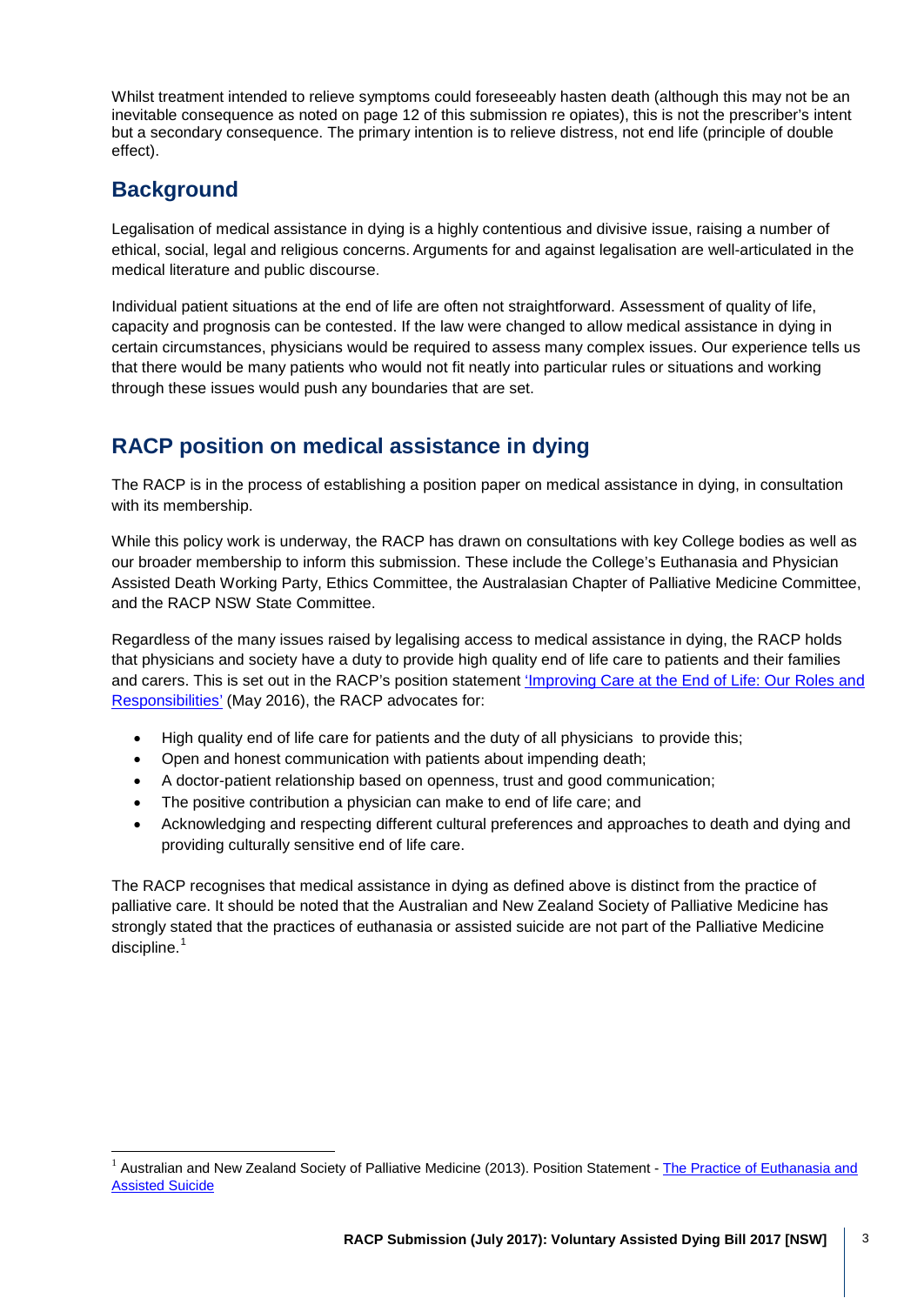# **RACP comments on the Draft Voluntary Assisted Dying Bill 2017**

Significant omissions and concerns with the Bill are detailed below.

### **Clause 3 - Definitions**

• Definition of 'health care provider'

The dual definition of health care provider either as an institution, or an individual provider of care, is problematic and confuses the location of care with the individual providers of care. The two should be understood separately.

• Definition of 'terminal illness'

There is no objective definition of 'reasonable medical judgment' in relation to terminal illness as resulting in the death of the patient within 12 months; it simply appears to describe the judgment of two individual medical practitioners, without reference to any literature in relation to whatever disease(s) a requesting individual might be suffering with.

Being confident of a 12 month lifespan on an individual basis is very difficult. As expressed in a recent systematic review,  $2$  accurate forecasting is (nearly) impossible for a number of reasons explained below.

Prognostication is generally a variable skill not only affected by patient factors but also level of clinician experience, duration of relationship with the patient and whether it is done by an individual or a multidisciplinary team. It is based on statistical data which will only apply on average. Therefore if a certain group of patients have a 12 month expectation of life, a significant proportion will die before this time and a significant proportion afterwards. Studies are also heterogeneous. Most studies have been in the cancer population and there are studies in the non-cancer population where forecasting is even more inaccurate.

As described in the review, there are also varying types of estimates (continuous, categorical, and probabilistic) and of the three estimates, probabilistic "may be slightly more accurate than categorical or continuous". <sup>2</sup> The Bill is using the least accurate method to draw judgments which are uncertain in nature.

Studies show that clinicians are more likely to overestimate than underestimate survival.

#### **Clause 4 - Request for assistance to voluntarily end life**

The Bill provides no details about the 'primary medical practitioner', for example how long they have known the patient, qualifications, expertise, though this is stipulated for the 'secondary medical practitioner' as "a specialist in relation to the diagnosis or treatment of the relevant terminal illness". This is information physicians ordinarily have to provide when completing forms for patients to access superannuation, terminal illness benefit, critical illness insurance and the NSW Health Medicinal Cannabis Compassionate Use/Terminal Illness Cannabis Scheme.

Moreover, the Bill's explanatory notes could provide a rationale for why patients aged between 18 – 25 years are excluded from the provisions of this Bill. Noting that the eligibility age in many overseas jurisdictions is 18 years and above, the PWGAD may be asked to provide an explanation.

#### **Clause 5 - Right to rescind request**

This clause deals only with rescinding a written request and does not deal with rescinding an audio-visual request (e.g. with an interpreter, as envisaged in Clause 19 etc).

<span id="page-3-0"></span> $^2$  White N, Reid F, Harris A, Harries P, Stone P A Systematic Review of Predictions of Survival in Palliative Care: How Accurate Are Clinicians and Who Are the Experts? PLOS ONE 2016;11(8): e0161407.  $\frac{1}{2}$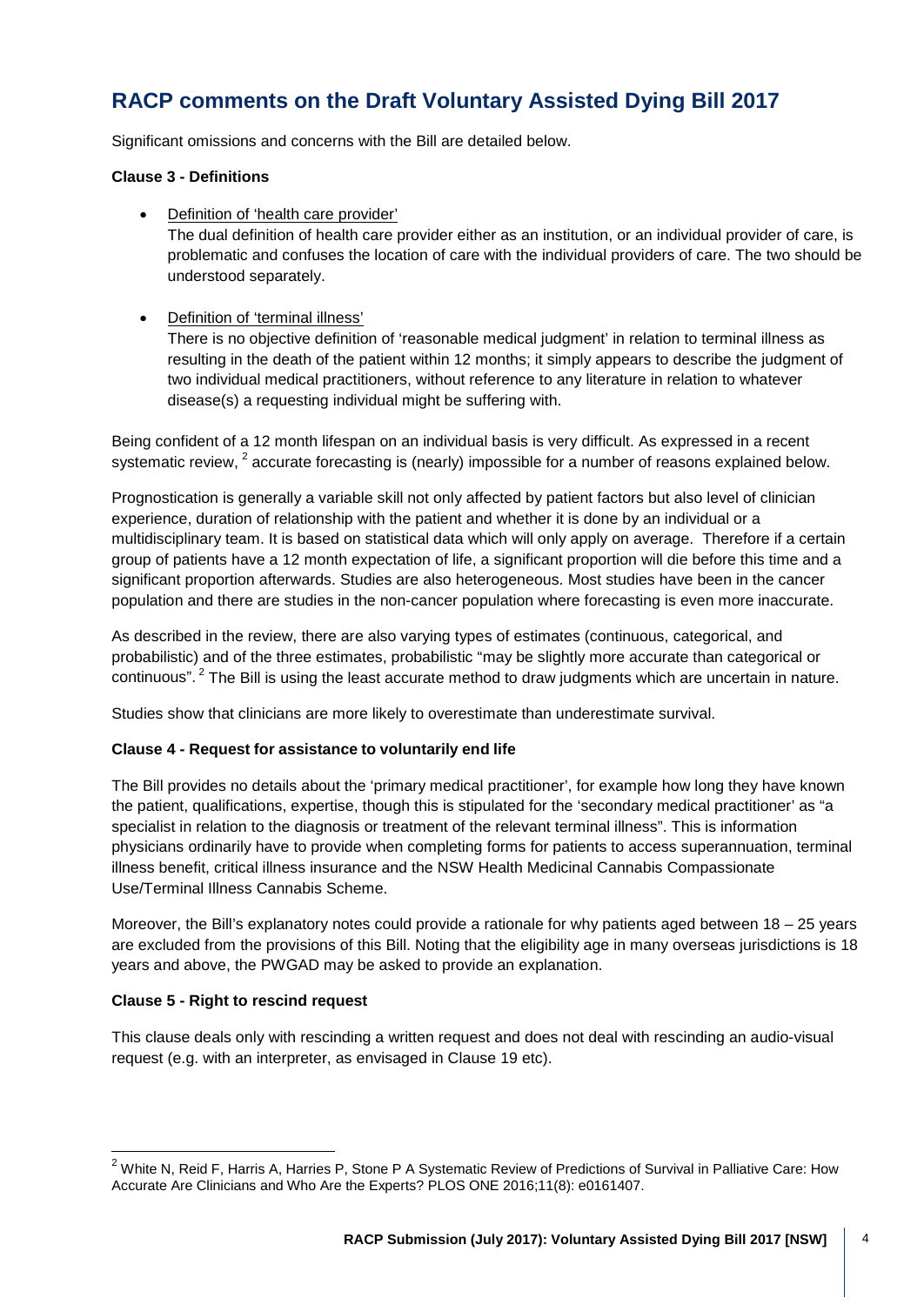## **Clause 7 - Nomination of person to administer substance**

Clause 7 is of significant concern for two reasons.

Firstly, there is inconsistency between the ages of the patient and nominee. The clause states the nominee must be at least 18 years old but the age limit for a patient is 25 years old. One would expect the same age restriction to apply to both nominee and patient. This also raises a potential risk of non-voluntariness/coercion of the assistor.

Secondly, the clause empowers the person nominated by the patient to administer or refuse to administer the substance "in due course" (as per the explanatory note). The evidence in terminally ill patients is that wishes and preferences change over time. As such, prospective "pre-approval" for lethal medication administration is highly fraught. It would be theoretically possible that a person has lost capacity for legal decision making but no longer wishes to end their life. Regardless, the lethal administration would have been pre-approved and may be legally administered regardless of the patient's current wishes/preferences.

Other scenarios relating to administration of a lethal drug by the patient, which have not been considered fully considered include:

- The patient ingests the medication by self-administering it into a feeding tube;
- The patient is physically unable to take the medication but is able to independently direct a machine to administer the medicine.

## **Clause 8 - Cooling-off period**

The RACP believes 48 hours is too short a cooling-off period in relation to making a decision to end life. People's journeys as they approach death are intense periods of existential reflection and physical challenges. We note that a 10-14 day cooling off period with a second review and discussion would be in accordance with other jurisdictions which have legalised this model.

#### **Clause 9 - Standards for provision of assistance**

The reference to 'appropriate medical standards' in this clause is too unclear as a standard. For example, would this mean appropriate symptom control and prescribing of medications for relief of these, and involvement of specialist care providers in supportive and palliative care before any request for assistance under this Bill would be considered? The RACP would not recommend mandatory palliative care referral or consultation after a request has been made for the reasons detailed on page 5 of this submission.

If medical assistance in dying is legalised, the RACP would support the safeguards proposed by AMA [Victoria](http://amavic.com.au/page/News/Physician_Assisted_Dying/) that relate to participating medical practitioners having:

- developed an adequate (preferably long-term) professional relationship with the patient
- a sufficient understanding of the patient's preferences and values in relation to end of life care;
- an informed understanding of the patient's medical condition.<sup>[3](#page-4-0)</sup>

Participating practitioners would also have to be properly skilled in a number of domains, and would have to be qualified in the diagnosis and prognosis of the specific medical condition. The PWGAD could consider setting out the domains of expertise required to provide medical assistance in dying, rather than circumscribing it to a particular profession or qualification level, which could create restrictions to access, or lead to an inexperienced medical practitioner confirming a request. For example, a neurologist who specialises in stroke care, and holding qualifications in neurology, may still not have sufficient experience of motor neurone disease management to be able to discuss prognosis in detail, or answer questions about the role of artificial ventilation. See comments above regarding prognosis in relation to Clause 3.

<span id="page-4-0"></span><sup>&</sup>lt;sup>3</sup> AMA Victoria (Dec 2016) **Physician Assisted Dying Position Statement**  $\frac{1}{3}$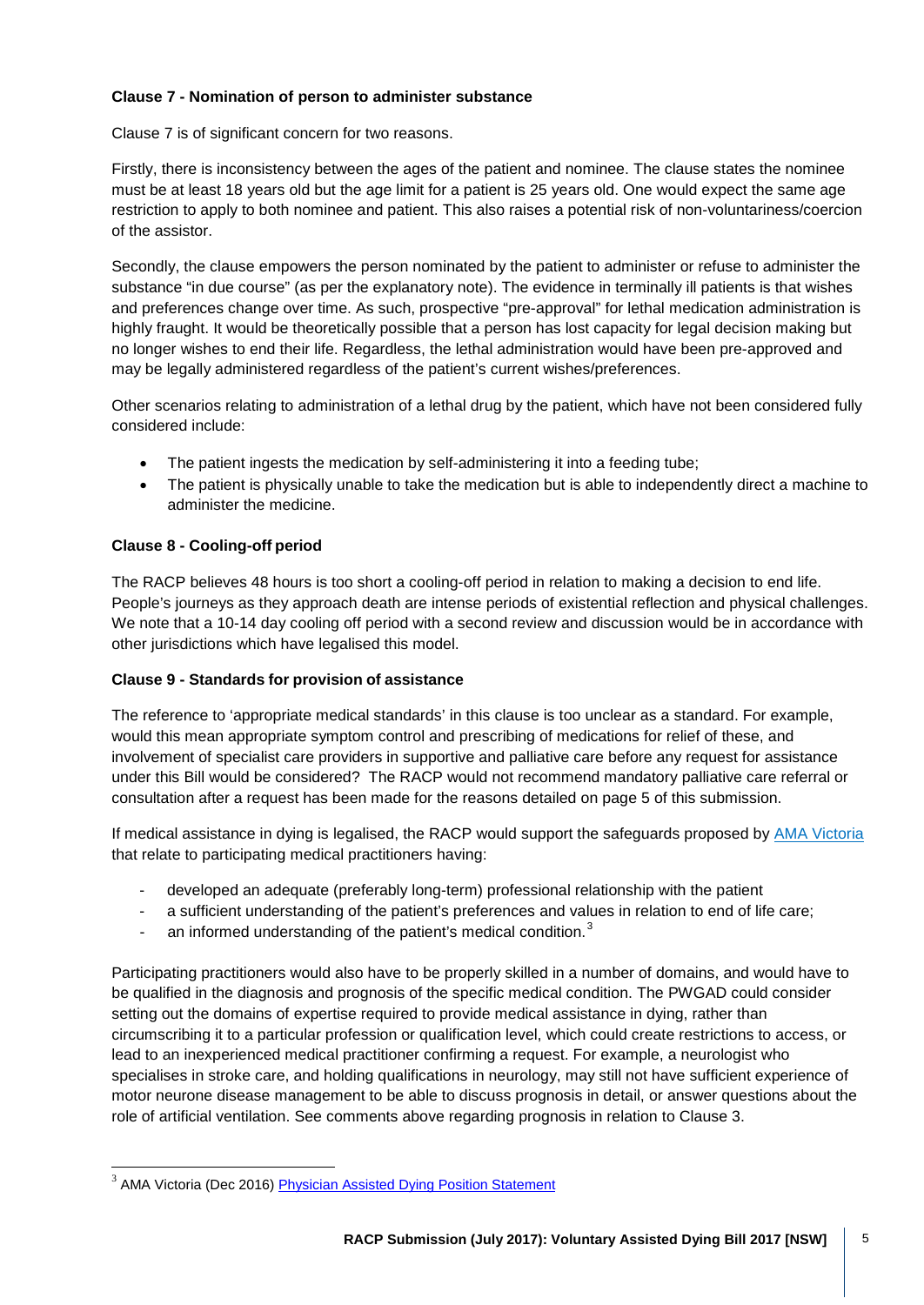This would need to be balanced against the equitable access issues that arise in the regional and remote areas of NSW when patients are too sick to travel. These situations would require more detailed consideration around how assessment could be done by someone suitably skilled.

## **Clause 11 - Financial and other advantages**

This Clause does not address any financial advantage potentially gained by any relative or close associate of the patient, in particular, any advantage gained by a person nominated to assist, as in Clause 7.

## **Clause 12 - Conduct influencing provision of assistance**

Clause 12(1), when read in the context of Clause 7(1), would seem to exclude the nomination of a family member to administer a substance, if the family member stands to benefit from execution of the person's Will. Moreover, any conversation with family as to their input — either for or against assisted dying — would become extremely delicate, as such conversations could be seen as "compelling or persuading the primary medical practitioner or other person to assist or refuse to assist". In effect the proposed law seems to make it illegal for family to have a role in decisions made between patient and medical practitioner.

It is also noted that Clause 25 grants nominated persons protection from legal liability, but subsection 25 (2) restricts such protection to "only if the assistance is provided in accordance with the requirements of this Act."

The legislation could be unworkable in practice as the conjunction of these clauses would appear to prevent a person nominated to assist in the process, by administering the substance, from being a Beneficiary (or Executor) of the patient's Will.

## **Clause 13 - Improper conduct relating to request certificate**

The RACP would recommend a more rigorous deterrent than is set out in this Clause.

### **Clause 15 - Information to be provided by primary medical practitioner**

This Clause is unlikely to enable patients to have real access to information and best practice end of life care.

Specialist physicians trained in palliative care are commonly part of the multidisciplinary team caring for and monitoring patients at the end of their lives. This involvement is often essential to ensure that patients are well managed. Every patient should receive timely, equitable, good quality end-of-life care, including access to specialist palliative care where appropriate.

Referral to specialist palliative care should be strongly recommended for patients considering medical assistance in dying. However, the RACP would not recommend mandatory palliative care referral or consultation after a request has been made, for a number of reasons:

- The provision of assisted dying must not be seen as part of palliative care as already stated, these are distinct practices
- Referral or consultation is not mandated for any patients under existing arrangements
- Legalisation of medical assistance in dying in any form will create significant challenges for palliative medicine specialists and palliative care organisations
- The risk that involvement of palliative care referral and/or consultation is simply seen as, and becomes, a procedural step or 'tick the box' exercise.

At the very least, patients must be made aware of the benefits that palliative care can offer at the end of life.

To this end, information on palliative care should be available for patients and their carers through a neutral and centralised information service. Such a service could assist with informed consent and offer additional support by (amongst other methods):

providing patients with consistent information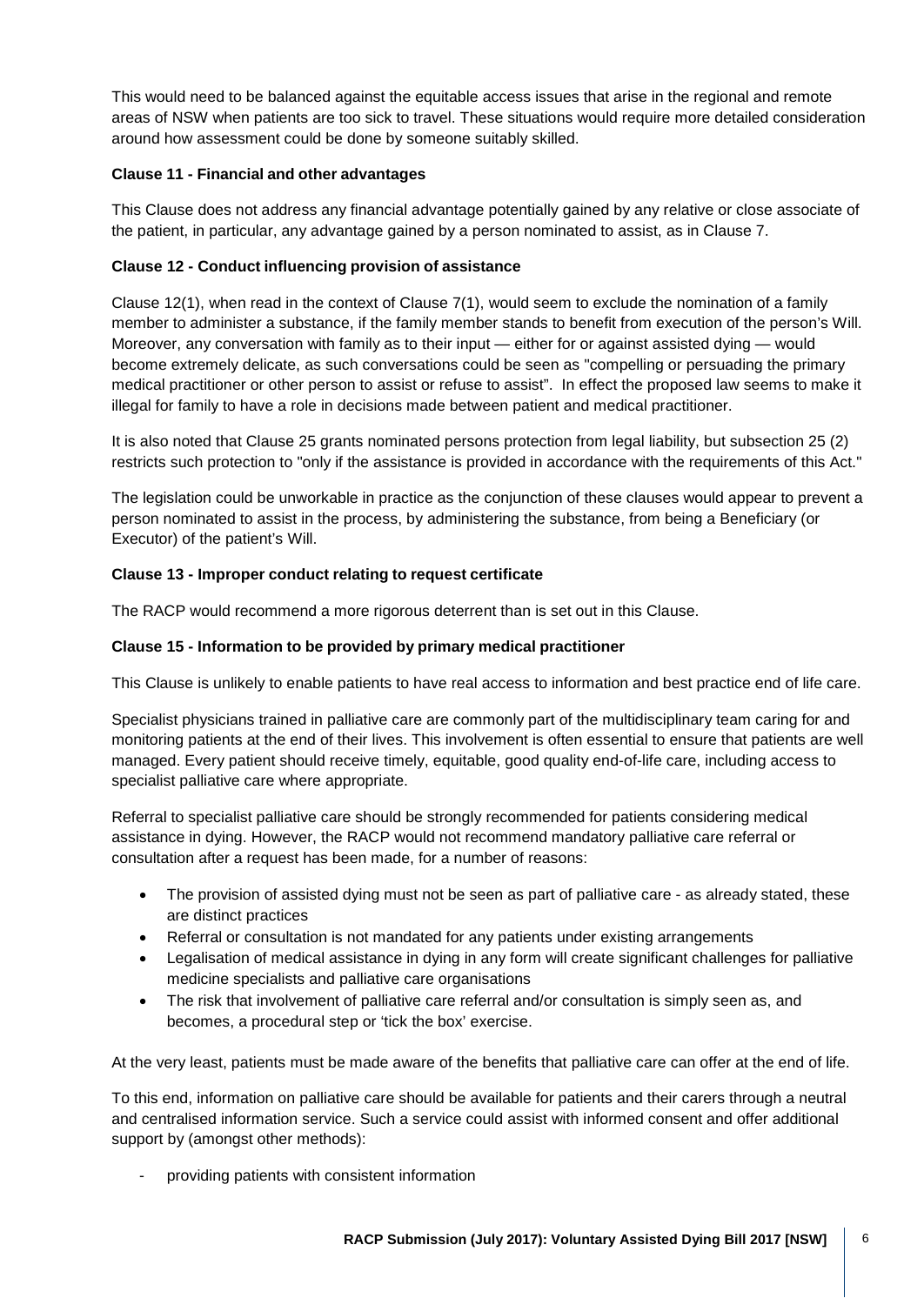- providing information in accessible formats, and
- supporting practitioners and healthcare institutions in answering questions from patients, families, carers and other members of the health care team.

In regards to accessible formats, information should be provided in writing in the patient's preferred language (with oral provision of information only if the patient cannot read their primary language of communication). The form of the patient's response should correspond to that of the advice provided. If oral advice and response are provided, there should be a third person present to provide witness for the whole process.

### **Clause 16 - Examination by independent qualified psychiatrist or psychologist**

Clause 16 is problematic because it is looking for a legal certification of capable decision making rather than a comprehensive review and understanding of the person's mental state. It requires a compulsory psychiatric review to assess capacity, "of sound mind, that the patient's decision making capacity has not been adversely affected by his or her state of mind, decision free, voluntary, and after "due consideration". This seems to misunderstand the role and function of psychiatric/psychology review in healthcare decision making. The Clause turns a psychological assessment into a procedural step on the road to medical assistance in dying and does not allow for or understand how nuanced the 'mind' may be. A person's state of mind will of course affect their decision making.

A psychologist is also unlikely to be able to provide the same opinion in relation to 16 (2)(b) as a psychiatrist, in that some medical conditions, which a psychologist is not trained to diagnose or assess, may affect the decision-making capacity of the patient.

## **Clause 17 - Opinion of medical practitioners**

The RACP notes that "effecting a cure", as per  $17(a)(iii)$  is not the primary aim and may be irrelevant in this context. The primary aim would be to relieve the "pain, suffering or physical incapacity" as per the previous wording.

Moreover, while pain, suffering or physical incapacity provide grounds in this legislation for the provision of medical assistance in dying, 17(a)(iv) only provides for medical treatment for relief of pain or suffering; it does not provide for other measures (e.g. rehabilitation, assistive devices or aids, community or other personal support care) that may relieve physical incapacity.

#### **Clause 18 – Request certificate**

Clause 18(b)(ii) is of significant concern as the meaning of the words "apparent agreement of the patient" are unclear and completely open to interpretation. In this case, there may need to be some provision for the patient to make a signature or physical mark of some kind on a document.

#### **Clause 19 - Requirement for interpreter**

If an interpreter is present and utilised at any stage in this process, they should both sign the interpreter's declaration, and counter-sign at all stages of the process. This is not sufficiently covered in this Clause and should apply for any assistance they give to any designated person in the process.

Further consideration would have to be given to the following issues:

- accessing interpreters, leading to questions of equitable access;
- privacy, where interpreters are part of the cultural community the patient is in; and,
- impact on interpreters.

#### **Clause 21 - Close relatives may apply for order in respect of request certificate**

The RACP notes the broad definition of 'close relative' but also questions the significance of limiting the capacity to apply for an order to a 'close relative'. It could be more appropriate to empower anyone involved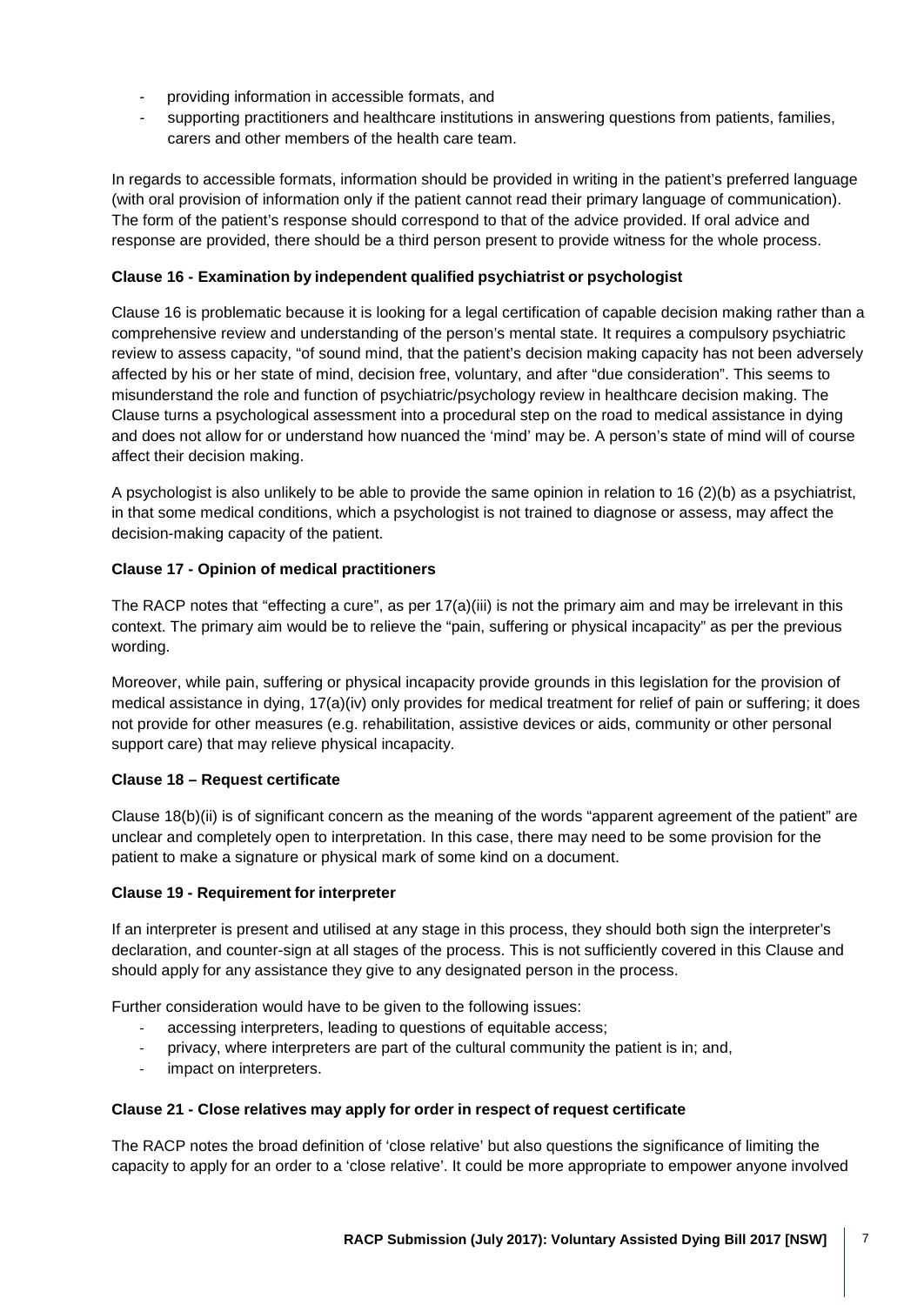who feels that the delineated parameters of the Act are not being faithfully fulfilled to follow due process of appeal/review.

In regards to 21(1)(b)(ii) it should be noted that decision-making can be adversely affected by medical conditions, as well as state of mind.

#### **Clause 24 - Participation in provision of assistance discretionary**

Many physicians consider that providing medical assistance in dying is not within the professional boundaries, or authority of physicians.<sup>[4](#page-7-0)</sup>

In general where objections of conscience have arisen in medical practice in Australia, clinicians have accepted they should refer patients to another practitioner. However, for some physicians the moral impact of referring a request for medical assistance in dying to a willing practitioner may be felt deeply. The RACP holds that physicians should not be forced to refer, but neither should they hinder patients from accessing such services.

It must also be acknowledged that this affects not only the medical practitioner but the multi-disciplinary team treating the patient. Conscientious objection may also occur for individuals within multidisciplinary teams or at an institutional level.

The matter of conscientious objection may present issues in certain settings, for example inpatients who may be within an objecting hospital or hospice, who are unable to go to another clinic; practitioners who would perform medical assistance in dying but are not accredited at that site; and patients living in rural areas serviced by an objecting practitioner(s).

The PWGAD should consider establishing in legislation a neutral intermediary body to maintain an opt-in confidential list of participating practitioners and to create links with providers where appropriate. As part of this arrangement consideration should be given to involving others such as patients themselves, family members and other health professionals in linking patients with an intermediary body.

Requirements for participating practitioners should still apply, in that they must have:

- developed an adequate (preferably long-term) professional relationship with the patient
- a sufficient understanding of the patient's preferences and values in relation to end of life care;
- an informed understanding of the patient's medical condition.<sup>[5](#page-7-1)</sup>

Having a centralised body such as this managing conscientious objection may also go some way to alleviate very difficult conversations between patients and treating physicians. However, this must be on a voluntary basis.

Protections should be available for participating or objecting practitioners who do not wish to be identified. Some practitioners might encounter stigma, victimisation, harassment and other issues relating to the perception by patients, families, colleagues and the broader community, if a public register of practitioners is mandated. A practitioner may not want to be identified because they are concerned that patients will not come to see them if they are known to be participating in medical assistance in dying. Conversely, a patient may refuse to see a doctor if they choose not to participate which may compromise timely assessment and care in a geographical area where there are limited doctors to see.

i,

<span id="page-7-0"></span><sup>&</sup>lt;sup>4</sup> The RACP notes the World Medical Association Declaration on Euthanasia which states that deliberately ending the life of a patient is unethical:

*<sup>&</sup>quot;Euthanasia, that is the act of deliberately ending the life of a patient, even at the patient's own request or at the request of close relatives, is unethical. This does not prevent the physician from respecting the desire of a patient to allow the natural process of death to follow its course in the terminal phase of sickness."*

World Medical Association (1987[\) WMA Declaration on Euthanasia](http://www.wma.net/en/30publications/10policies/e13/) - Adopted by the 39th World Medical Assembly, Madrid, Spain.

<span id="page-7-1"></span>AMA Victoria (Dec 2016) [Physician Assisted Dying Position Statement](http://amavic.com.au/icms_docs/256418_AMA_Victoria_s_position_statement_on_physician_asssisted_dying.pdf)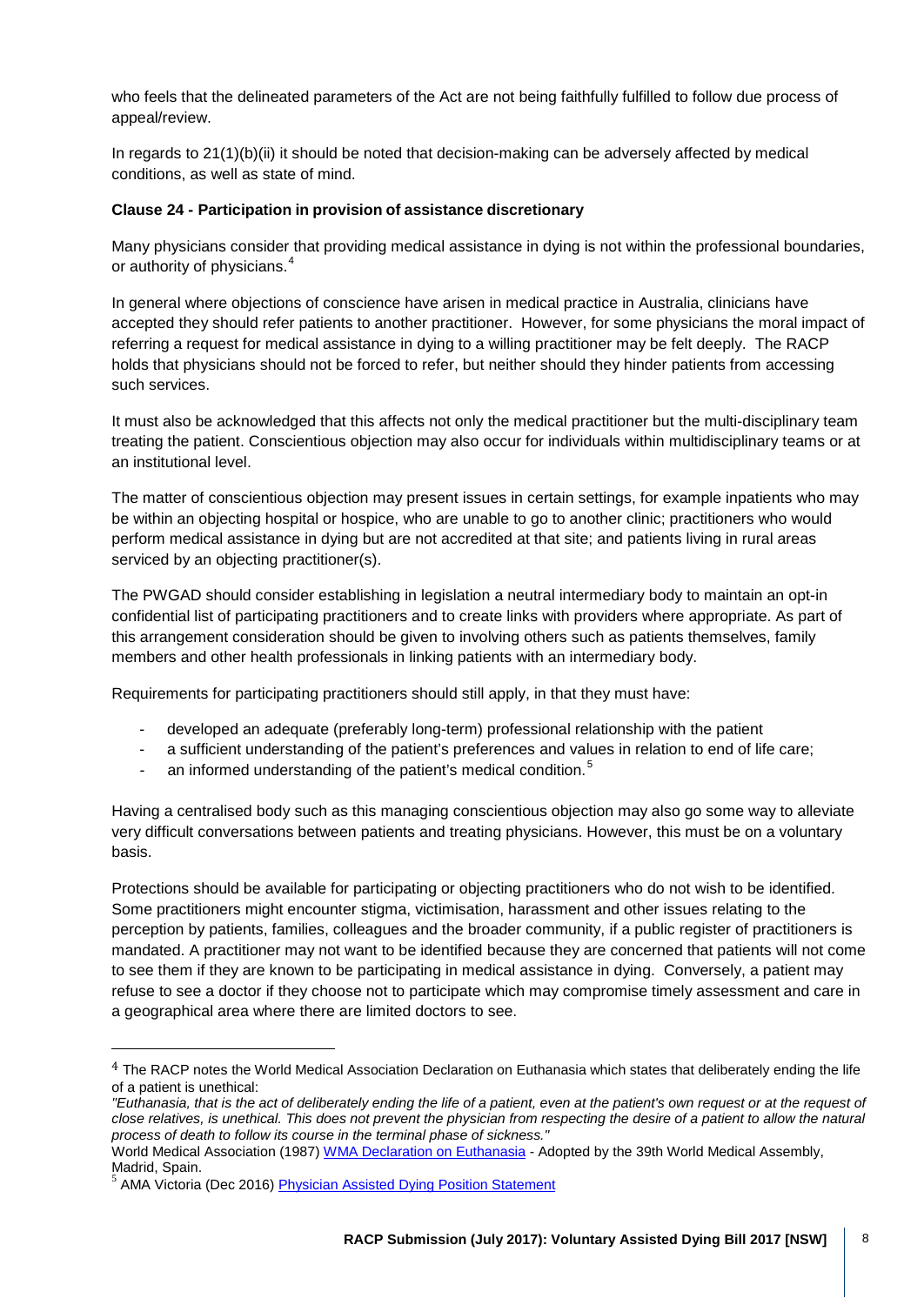It should also be recognised that some practitioners may be potentially willing to participate in medical assistance in dying for eligible patients in limited ways e.g. in a limited range of cases, or in only providing a second opinion.

## **Clause 25 - Protection from liability**

Please see above comments regarding the double definition of a health care provider as care institution and as individual healthcare professional.

## **Clause 26 - Effect on construction of wills and contracts**

The RACP notes that contracts may include all manner of other matters to do with sale / purchase of assets, insurance of life, income or assets, and questions whether all of these are to be voided by a request for medical assistance in dying under this Bill.

## **Clause 27 - Medical records to be kept**

It is imperative that robust and accurate records are kept both at the micro and macro levels and as part of the medical record. Reporting must be undertaken directly to a monitoring body to track trends, patient motivations etc. for example, there could be a specific reportable form filled out and sent to a monitoring body for review.

27(c) and (d) should appear in reverse order to how they are now listed, as that is the correct order of the process described.

## **Clause 28 - Application of Coroners Act 2009**

The RACP believes the application of the Coroners Act 2009 in these circumstances would be appropriate. All deaths that are brought about by the provisions of the Bill should be reported to the Coroner (not just those of which he/she has been informed), who could then maintain the register, both for annual reporting, and for the 5-year review of the Act. This being different to recording a simple finding of suicide or homicide in the causes of death. Resourcing and expertise would be important considerations in having the Coroner's office administer this process.

Death brought about via medical assistance in dying must be reported in some form to enable audit of the scheme.

#### **Clause 29 - Certification as to death**

It is acknowledged there may be some stigma in listing medical assistance in dying as the cause of death on the death certificate; however there is significant public interest in having this information available in a deidentified manner. Cause of death data must remain accurate for future planning of medical care. The cause of death must not only include the terminal illness that made the patient eligible, but also that a substance was taken to provide active assistance to the patient in dying.

The PWGAD could consider enabling both the immediate and underlying causes of death to be listed.

#### **Clause 33 - Review of Act**

There is no provision in the Bill for setting up a register of all deaths in NSW that occur as a result of legalisation of medical assistance in dying. Without such a register the application of the Act, in respect of its policy objectives and terms, could not be properly reviewed,

All records in connection with a medically assisted death should be provided to a central body for transparent monitoring, and to enable important research on areas such as uptake, the reasons for requests, and requests amongst vulnerable groups. There should be a two stage process, which includes recording the request, requests which are declined, and patients who change their mind following a request.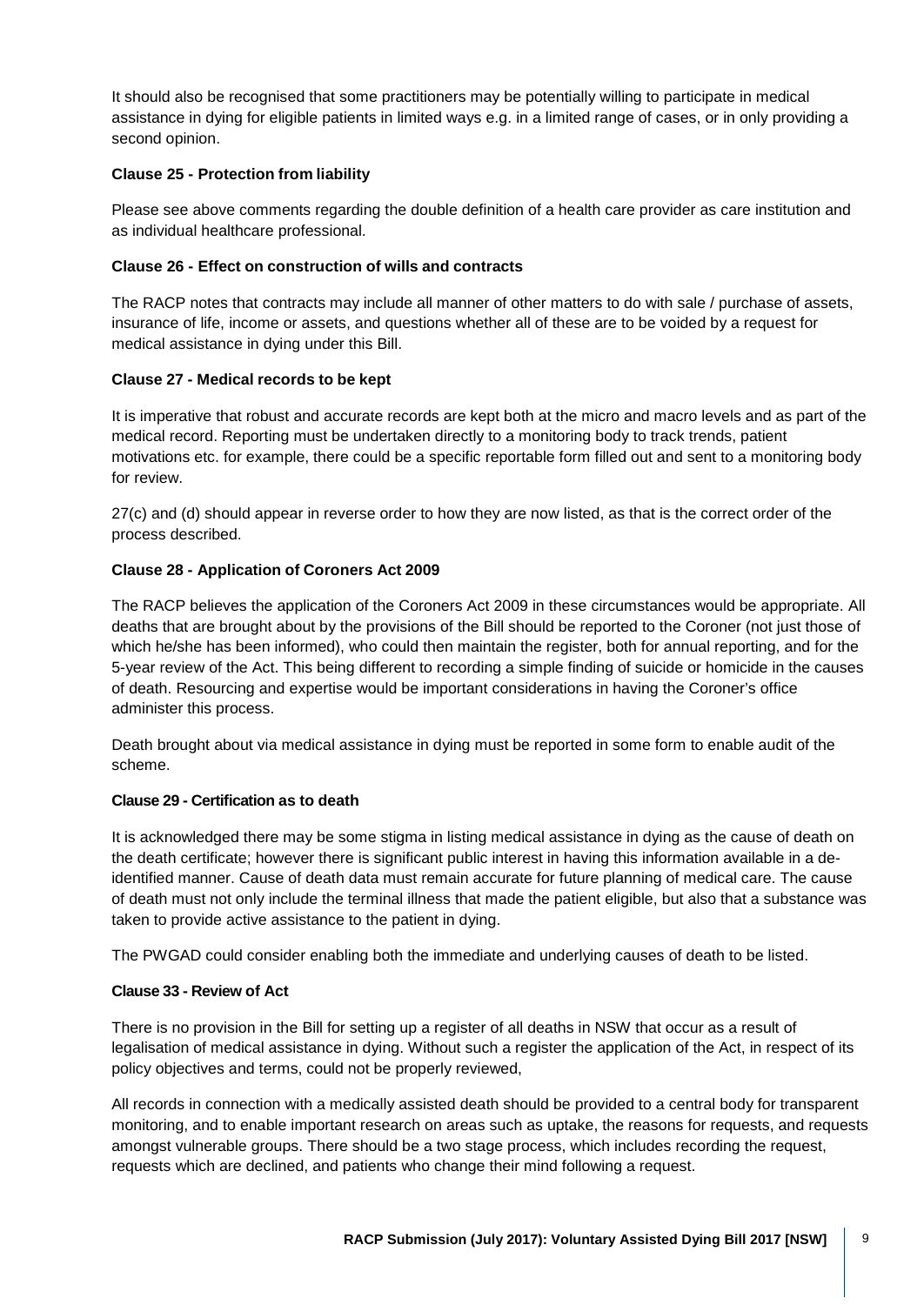At a minimum, a central database of all who have requested and been approved to access medical assistance in dying and a research programme that reports the outcomes of the new legislation over time will be necessary to track uptake and outcomes including adverse effects such as prolongation of the dying process, side-effects of medications. Accurate and explainable records of all deaths that occur due to medical assistance in dying should be maintained.

Safeguards are needed to prevent the diversion of the lethal drug by, for example, a bereaved family member. Patient level reporting processes for pharmacovigilance must also be built into any proposed scheme.

#### Evidence-based review period

It is recommended that a five-year review period be included in legislation. As a minimum a parliamentary committee should scrutinise the data collected and the operation of the legislation. This might lead to amendment or further public consultation. If the introduction of medical assistance in dying is found to have negative or unintended effects, there must be a mechanism to review or withdraw the legislation and to examine and manage problems arising in practice, unforeseen or otherwise.

#### Data collection

A system for the careful and thorough collection of data is essential for monitoring the effects of legalisation. This system must be part of any proposed legislation. Monitoring should cover a range of areas including reasons for requests, conscientious objection, disposal of unused lethal medication, and impact on suicide rates.

#### **Schedule 1 - Form**

The RACP notes the following:

- 'rehabilitation care' could be inserted into clause (c) of Schedule 1 ('Request Certificate').
- A space to be initialled by an interpreter, if used, should be present at each stage of this Certificate.

#### **Schedule 2 - Amendments of other Acts**

The RACP makes the following comments:

- As suggested, all deaths that occur as a result of the process described in this Bill must be reported to the Coroner.
- In reference to Section 3C of the Guardianship Act 1987, a guardianship order cannot have effect in making a request for medical assistance in dying, but provision should be retained for rescinding a request, if the guardian is of the view that the patient has not properly been through all steps in the process. Some continuity in the 'person responsible' hierarchy may be suitable if there is a proposal that external decision makers would have any power under these arrangements.
- In relation to potential changes to the Guardianship Act, we are concerned that anticipatory rather than contemporaneous requests or requests from a guardian in a person lacking decision making capacity might be incorporated.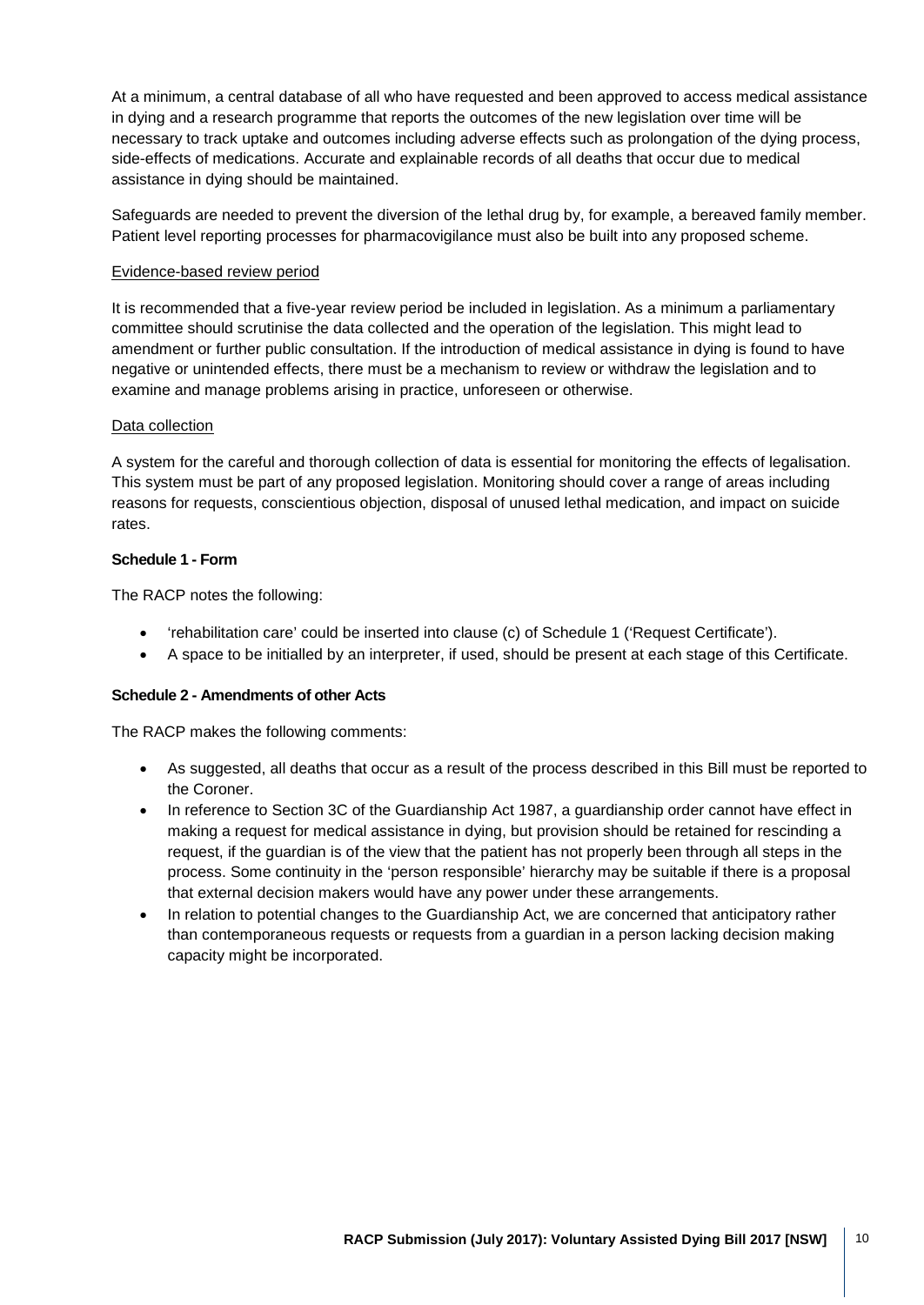## **Other significant issues not covered in the Bill:**

## **1. Attendance by a healthcare worker or practitioner at the time the person selfadministers the lethal dose of medication, including role and obligations**

If medical assistance in dying is legalised, attendance may put treating physicians in a difficult situation – opening up the risk of a physician refusing care to a patient at a time of significant vulnerability and of major physical and existential need.

The RACP suggests that there be no statutory prohibition to attendance by a health practitioner, and that the patient and the health practitioner should both be freely able to request or decline the health practitioner being present.

However, the role and obligations of an attending practitioner are important considerations that require close examination. If a health practitioner is present, comprehensive guidance should be available covering what to do in a range of scenarios e.g. management of side effects, if the patient does not die in the expected time period, failure of self-administration or if the lethal dose of medication is not effective.

## **2. Lethal dose of medication not effective - the obligations of a health practitioner be to treat a person who has chosen to ingest a lethal dose of medication**

This question raises different issues depending on the "health practitioner". Documentation indicating that a person has chosen to take a lethal dose of medication would have to be readily available to ensure any treatment provided accords with the patient's wishes. There are serious risks that outcomes may not always be certain and may be the opposite to what was intended. Possible scenarios include:

- A medical practitioner in attendance when the patient ingests and the lethal dose of medication has not been effective
- A medical practitioner in the Emergency Department receiving a patient who has ingested the medication but it has not resulted in the death of the patient – moreover, if there is uncertainty as to whether the patient intended to die, health professionals would be obliged to provide life saving interventions
- A medical practitioner in the Emergency Department receiving a patient who has ingested the medication and the family request treatment because they do not agree with their decision to end their life
- A paramedic called to a patient who has ingested the medication but it has not been effective
- A paramedic called by the family to a patient who has ingested the medication because the family do not agree with their decision to end their life.

Clear guidelines would have to be developed to assist and protect all individuals involved in the above scenarios before, during and afterwards. These must be developed in consultation with the medical profession and other relevant health professions.

## **3. Way to indicate that a person has chosen to take a lethal dose of medication?**

It is important that individuals draw the right conclusions when faced with an unexpected death. A number of issues may arise here, for example, if the patient's family is not aware of their decision. The Californian process, whereby a person must lodge a form when they plan to ingest the drug within the next 48 hours, could be a reasonable way of being able to identify a person who has chosen to take a lethal drug via medical assistance. However, it is unclear whether this would create unwanted administrative burdens, for example, for paramedics needing to check whether a form had been lodged for every unconscious person they attended.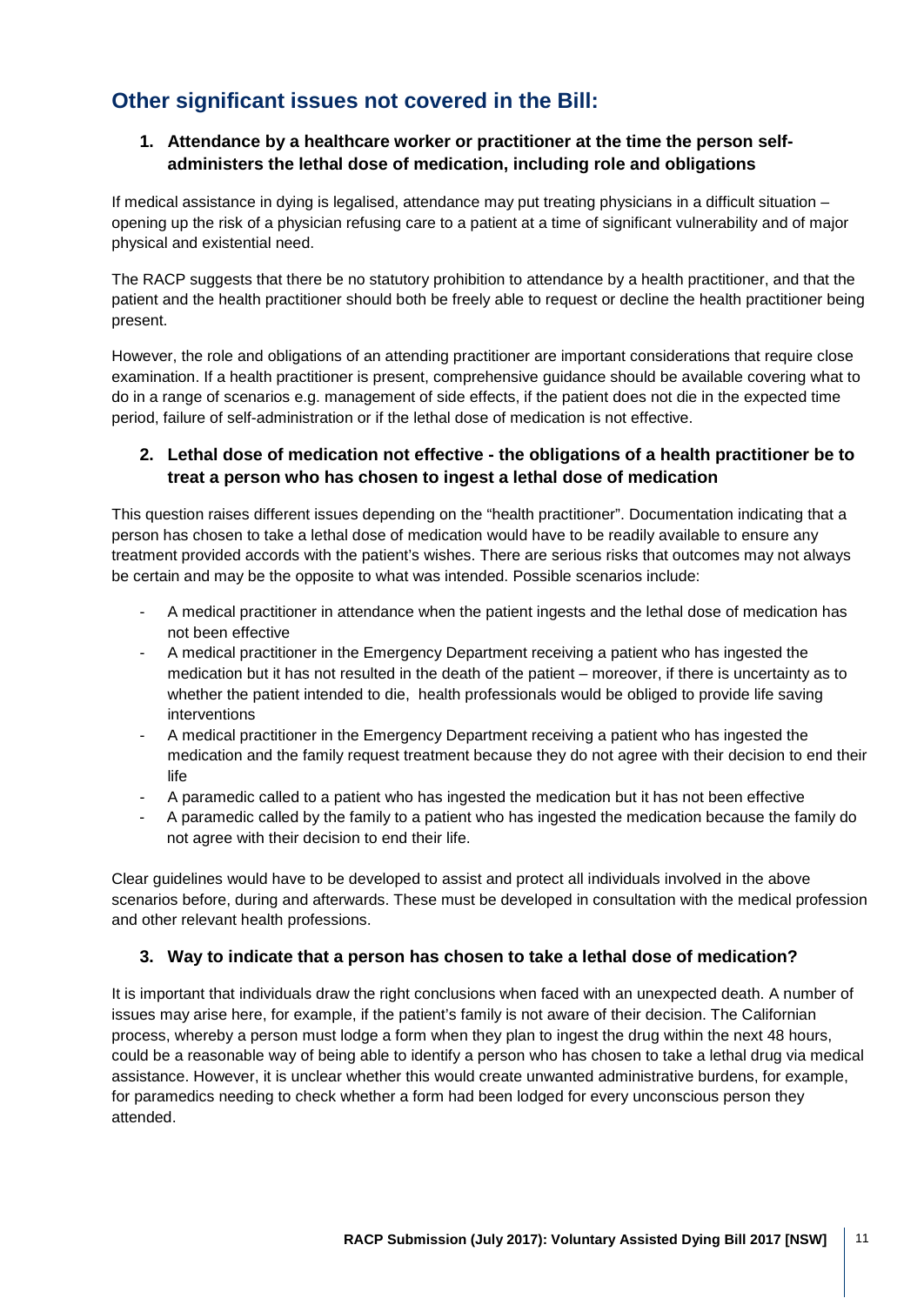## **4. Protection to vulnerable people**

The RACP has the following concerns with regard to the many groups with poor access to good end of life care, and risks to individuals who do not fit the criteria or who do not want a medically assisted death. There is also the risk of coercion of vulnerable patients, which will be difficult to completely safeguard against.

## Groups with poor access to good end of life care and palliative care

Individuals with poor access to good end of life care may choose medical assistance in dying even though symptom relief and a peaceful death could have been provided if they had had appropriate access to end of life care.

It is important to highlight the evidence that inequitable access to consistent, good quality end-of-life care persists for many groups of our citizens. This includes people from Culturally and Linguistically Diverse backgrounds, Aboriginal and Torres Strait Islander people, people with intellectual disability - acquired or congenital, patients dying from diseases other than cancers, and people living in residential aged care facilities, some of whom are under 65 years of age, living with a chronic disease. Inconsistent care is more prevalent in rural and remote communities in Australia.<sup>[6](#page-11-0)</sup>

The quality of healthcare that patients receive towards and at the end of life also significantly affects the patient, and their family, friends and carers.

## Individuals who do not fit the criteria or who do not want a medically assisted death

There is a risk that such legislation would compromise the treatment or palliation options available for people who do not fit the criteria or who do fit the criteria but do not want a medically assisted death. If medical assistance in dying is legalised, a contemporaneous legal provision clarifying double effect<sup>[7](#page-11-1)</sup> must be introduced to avoid any implicit assumption that those experiencing severe suffering who do not fit the criteria or who do not want a medically assisted death cannot receive treatments which might, as an unintended secondary consequence hasten their deaths.

**Of particular note, the appropriate titration of opioid medication for pain control does not hasten death,**[8,](#page-11-2) [9](#page-11-3), [10,](#page-11-4) [11,](#page-11-5) [12](#page-11-6) **and current evidence, although limited, suggests that use of sedation at the end of life does not have a significant impact on the timing of death.**[13](#page-11-7)

## **5. Support services for conflict, bereavement and distress**

The RACP recommends that adequate family support should be provided, counselling and conflict mediation services as part of this process. The proposed model for medical assistance in dying is based on individual autonomy and does not acknowledge that end of life decisions are not made in a vacuum. It does not acknowledge the role, or the effect on family, carers and other loved ones. There is no mention in the proposal about what support systems will be provided for individuals, families and health professionals who may be involved, regardless of whether or not the patient ultimately proceeds with a medically assisted death.

<span id="page-11-0"></span><sup>&</sup>lt;sup>6</sup> Queensland Health: Statewide strategy for end-of-life care 2015

<span id="page-11-1"></span><sup>&</sup>lt;sup>7</sup> Where the administration of treatment or other action intended to relieve symptoms of suffering may have a secondary consequence of hastening death

 $8$  Sykes N, Thorns A. Sedative use in the last week of life and the implications for end-of-life decision making. Arch Intern

<span id="page-11-4"></span>

<span id="page-11-3"></span><span id="page-11-2"></span>Med. 2003 Feb 10;163(3):341-4.<br><sup>9</sup> Sykes N, Thorns A. The use of opioids and sedatives at the end of life. The Lancet Oncology. 2003;4(5):312-8.<br><sup>10</sup> Good PD, Ravenscroft PJ, Cavenagh J. Effects of opioids and sedatives on

<span id="page-11-6"></span><span id="page-11-5"></span><sup>&</sup>lt;sup>11</sup> George R, Regnard C. Lethal opioids or dangerous prescribers? Palliative Medicine. 2007;21(2):77-80.<br><sup>12</sup> Philp MR, Poolman M, Martin NP, Makin MK. Opioid use in the last days of life: what is good practice? European<br>

<span id="page-11-7"></span><sup>&</sup>lt;sup>13</sup> Beller EM, van Driel ML, McGregor L, Truong S, Mitchell G. Palliative pharmacological sedation for terminally ill adults. Cochrane Database of Systematic Reviews 2015, Issue 1. Art. No.: CD010206.